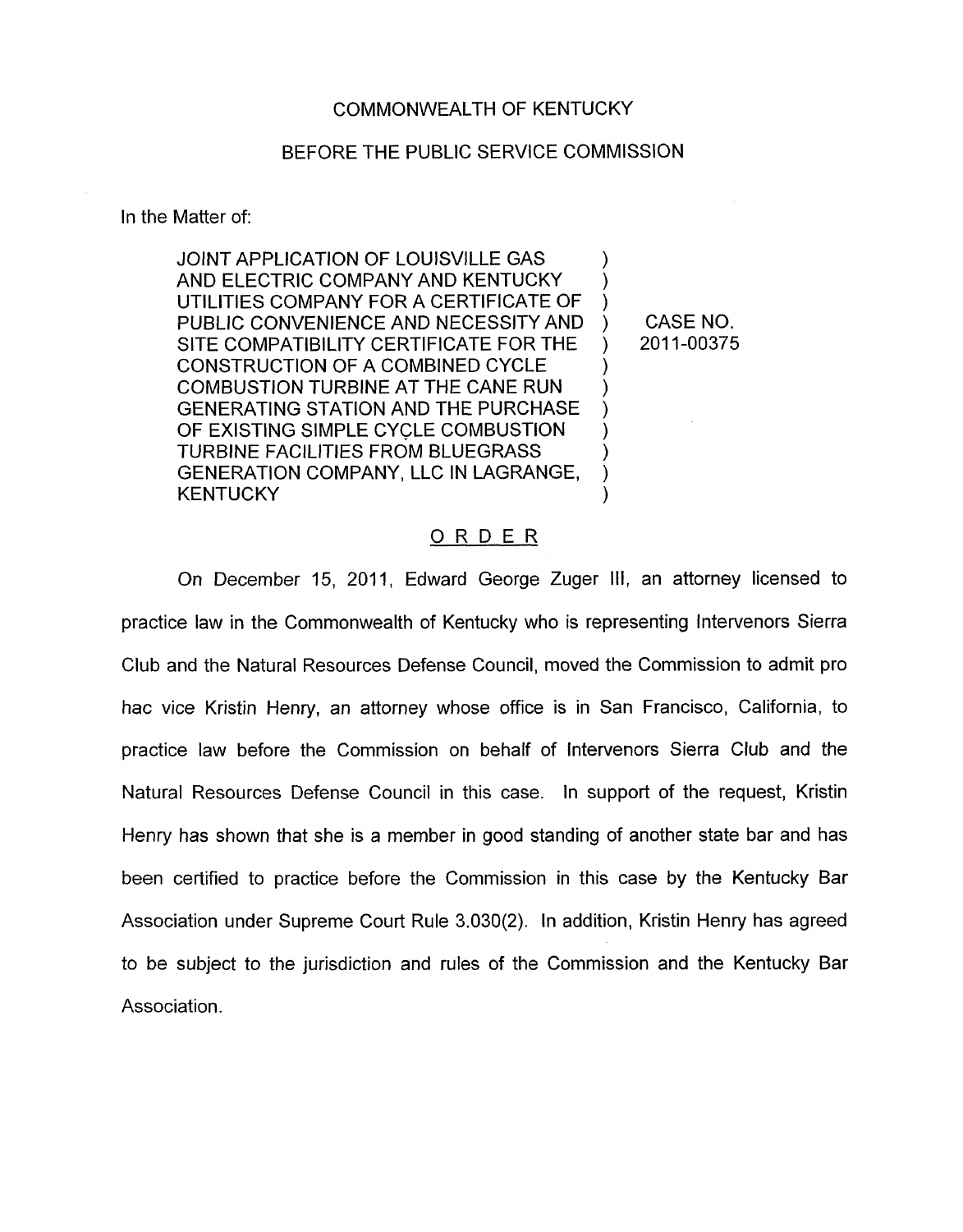IT IS THEREFORE ORDERED that Kristin Henry is admitted pro hac vice for the purpose of representing Intervenors Sierra Club and the Natural Resources Defense Council in the above-styled proceeding, provided that Edward George Zuger **Ill** or another member of the Kentucky Bar Association acts as co-counsel and is present at any and all proceedings before this Commission.

By the Commission



ATTEST:

Clawn D. Buenwell

Case No. 2011-00375